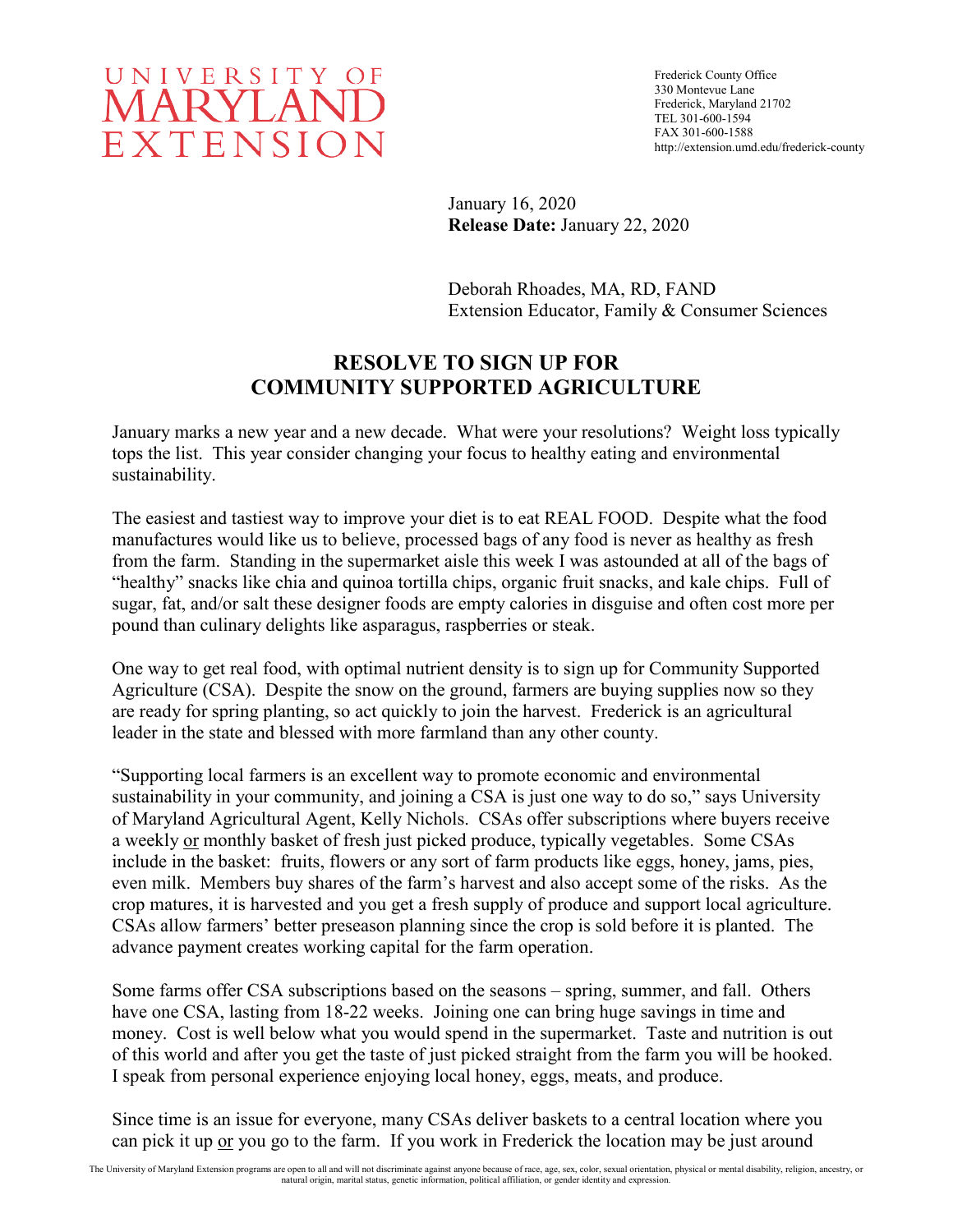the corner saving precious gas as well. Some CSAs offer more than one location for pick-up so I encourage you to visit their website to get the specific details.

Dandelion and Rust Farm 781-799-6101 [www.dandelionandrust.com](http://www.dandelionandrust.com/)

Chocolates and Tomatoes Farm 571-271-2686 [www.chocolatesandtomatoes.com](http://www.chocolatesandtomatoes.com/)

Full Cellar Farm 301-639-9711 [www.fullcellarfarm.com](http://www.fullcellarfarm.com/)

House in the Woods Farm 301-607-4048 [www.houseinthewoods.com](http://www.houseinthewoods.com/)

Open Book Farm 240-457-2558 [www.oakiedokefarms.com](http://www.oakiedokefarms.com/)

Pleasant Hill Produce 301-471-2699 [www.plesanthillproduc.com](http://www.plesanthillproduc.com/) Rights of Man Farm 240-674-2727 [www.rightsofmanfarm.com](http://www.rightsofmanfarm.com/)

Seeds of Life Nursery & CSA 240-344-6533 [www.solnurseries.info](http://www.solnurseries.info/)

South Mountain Creamery 301-371-8565 [www.southmountatincreamery.com](http://www.southmountatincreamery.com/)

Sycamore Spring Farm 301-788-6980 [www.sycamorespringfarm.org](http://www.sycamorespringfarm.org/)

Thanksgiving Farms 301-662-1291 [www.thanksgivingfarmandgarden.com](http://www.thanksgivingfarmandgarden.com/)

The Little Red Wagon Produce 240-439-9401

USDA also provides a directory by zip code at <https://www.ams.usda.gov/local-food-directories/csas>

Some of the CSA Farms have recipes on their websites, here are just a couple of samples. Enjoy your fresh from the farm to the table offerings!

## **BROCCOLI DIPPED IN WONDERFUL PEANUT SAUCE by Open Book Farm**

Kids love this preparation! You can make everything ahead of time and serve everything either warm or cold. Serves 4-5

1 1/2 pounds broccoli 1 cup smooth, unsweetened peanut butter 3-4 Tablespoons honey 1 cup hot water 2-3 Tablespoons soy sauce or tamari 1 1/2 teaspoons minced garlic 2 teaspoons cider vinegar 3-4 Tablespoons finely minced cilantro Salt to taste